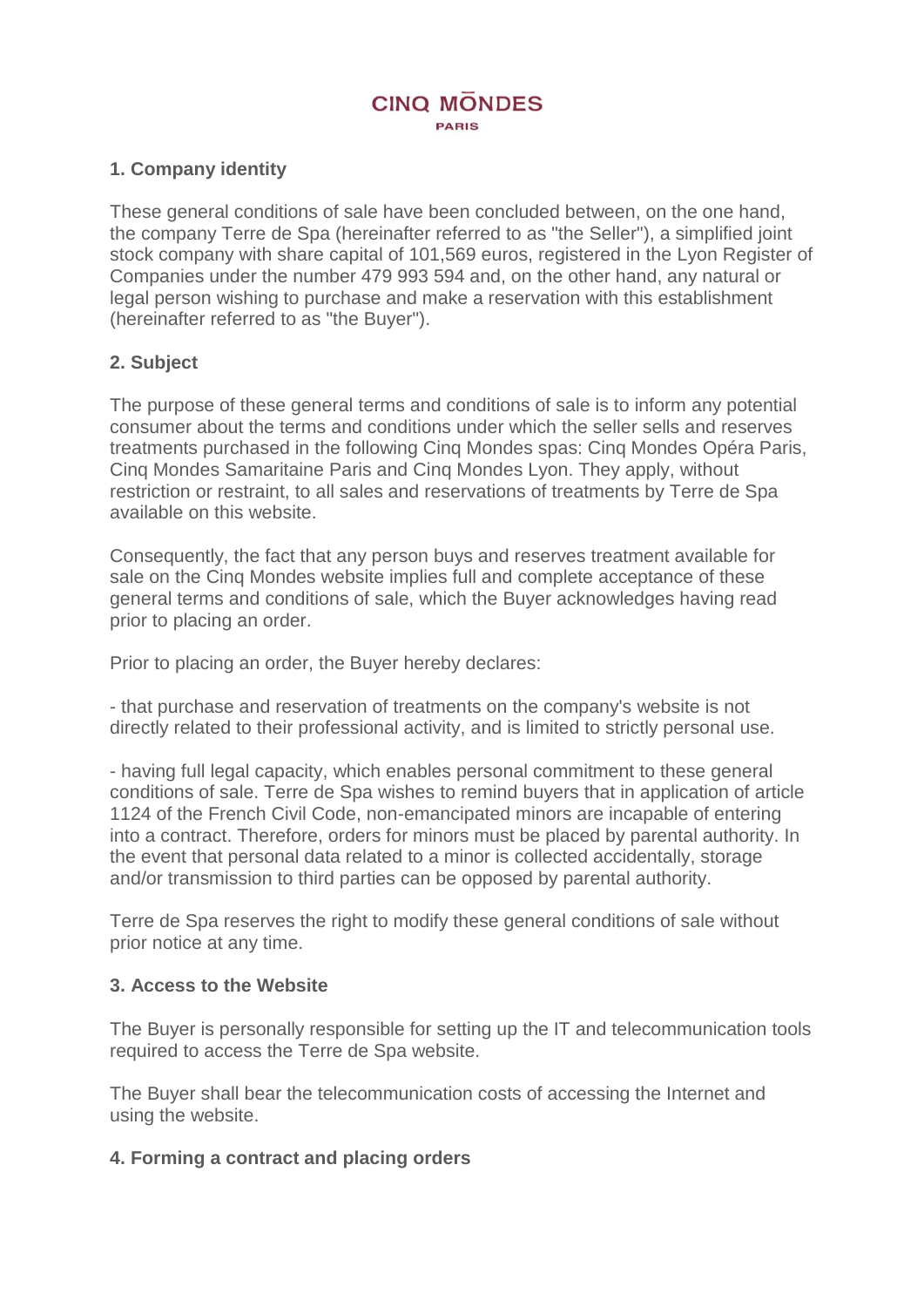# **CINO MONDES** PARIS

### **4.1. Rates**

The prices of the treatments on this website, indicated in Euros, are those in force when the Buyer registers an order. When applicable, the prices include the value added tax (VAT) in force on the day the order is placed, and any change in the applicable VAT rate is automatically reflected in the price of the treatments sold by Terre de Spa on the website. The prices of the treatments can be modified by Terre de Spa at any time.

#### **4.2. Characteristics of treatments**

In accordance with article L 111-1 of the French Consumer Code, prior to an order, the Buyer can read about the essential characteristics of the treatments he wishes to reserve on the Cinq Mondes website at https://www.cinqmondes.com.

### **4.3. Orders**

All orders imply full and unconditional acceptance of these general terms and conditions of sale. Once the Purchaser has registered an order by clicking on the "Validate" icon, they are considered to have accepted these general terms and conditions of sale, the prices, volumes and quantities of the treatments offered for sale, ordered with full knowledge of the facts and without reservation. The sale is only considered final after Terre de Spa has received full payment.

Terre de Spa recommends that the Buyer keeps a hard copy or computerized record of this information.

#### **5. Payment**

Payment must be made when the order is placed by the Buyer. The sums paid cannot at any moment be considered as a deposit or down payment. Terre de Spa collects the total amount of the order when the order is validated.

All orders are payable in Euros. All the means available to the Buyer for payment are mentioned in the order form:

Online credit card. The Buyer guarantees Terre de Spa that they have the necessary authorizations to use the method of payment chosen when the purchase order is registered.

Terre de Spa reserves the right to suspend or cancel any order, regardless of the type and level of execution, in case of non-payment by the Buyer of any sum due or in case of a payment incident. Terre de Spa reserves the right to request a photocopy of the Buyer's identity card or proof of address for any payment by bank card. As part of the fight against Internet fraud, information related to your order can be transmitted to any third party for verification.

#### **6. Promotional offers**

The promotional offers on this website are only valid within the limits of their validity and available stocks. These offers are subject to availability, cannot be changed, are not retroactive and cannot be combined with any current offer or special benefit.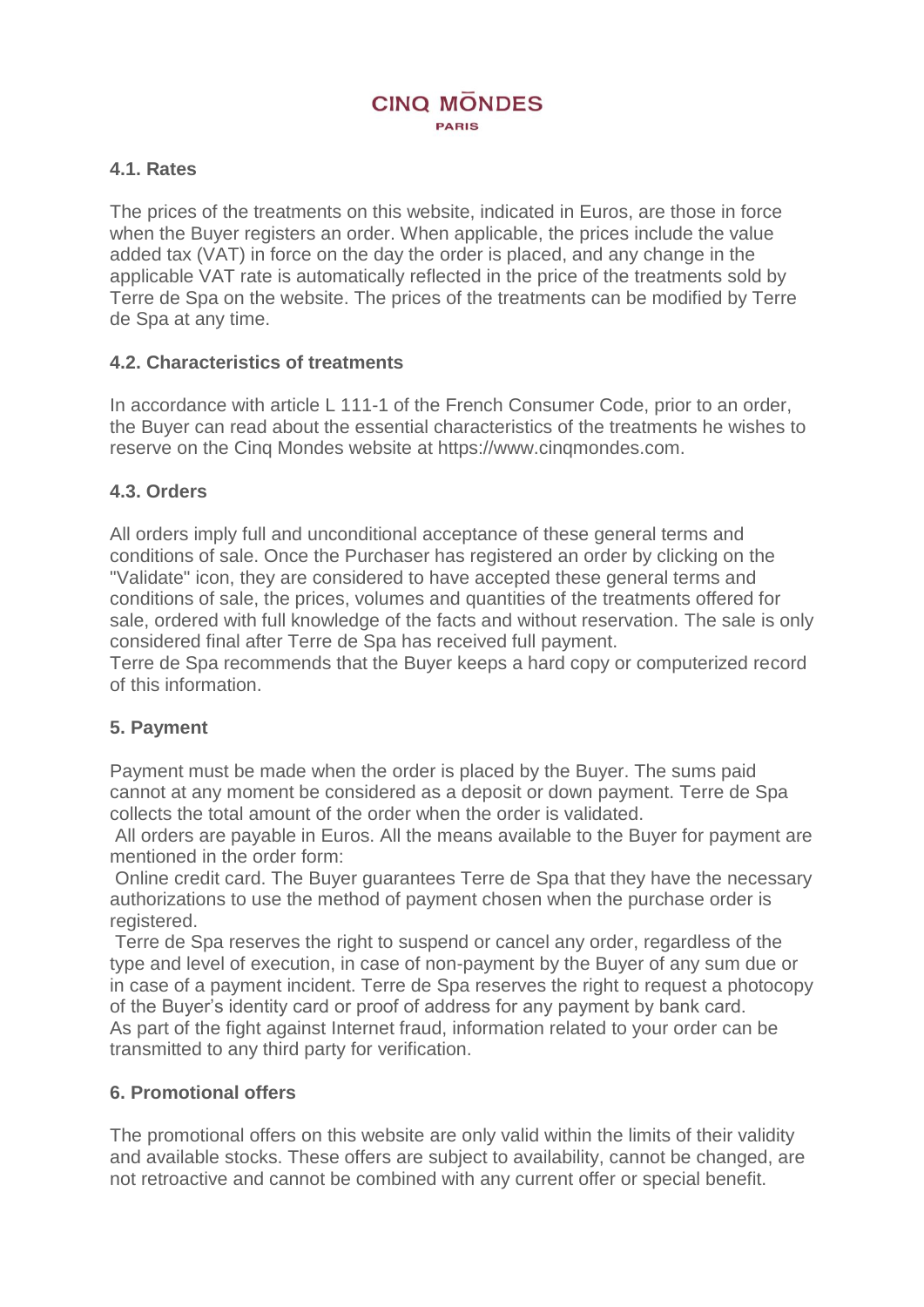## **CINO MONDES** PARIS

### **7. Discounts**

No discount shall be granted for early payment.

# **8. Cancellations**

To cancel any reservation of a customized treatment, please contact the spa by telephone within a minimum of 24 working hours and during opening hours before the start of your treatment. After this period, any cancellation of customized treatment shall not be refunded. Similarly, absence from any reserved treatment shall be charged in full.

In case of treatments reserved with a gift voucher, it shall be considered to have been used in the event of cancellation after the above-mentioned deadlines, or in the event of absence from the treatment.

### **9. Changes by Terre de Spa**

Terre de Spa reserves the right to modify the content of the program or some of the services planned, if unforeseen or unavoidable circumstances so require. In such an event, Terre de Spa shall do the utmost to provide the client with a replacement service of equivalent quality and time.

If Terre de Spa is forced to cancel or interrupt the service paid for by the client, Terre de Spa shall inform the client and offer the same services on other dates or at other times, subject to the client's approval. Should the client refuse, reimbursement shall be due only (without incurring penalties or costs) of the sum paid for this service. Terre de Spa shall decide whether the client shall be refunded by bank transfer or bank draft.

In case of payment by Gift Voucher, this shall not be considered as used.

If cancellation is imposed by force majeure, the client shall not be able to claim compensation. Force majeure means any event external to the parties that is both unforeseeable and insurmountable and that prevents Terre de Spa from executing all or part of the services paid for by the client, and in particular: strike, insurrection and riot, technical breakdown, or weather, geographical or sanitary conditions that might endanger the life of the client.

#### **10. Liability**

Under no circumstances can Terre de Spa be held liable for circumstances due to force majeure, for actions by any third party who is not involved in the execution of the services covered in the contract, or for poor execution of the contract attributable to the client. All information on prices, services, administrative or health formalities indicated in our brochures is for information purposes only and does not constitute a definitive commitment on our part.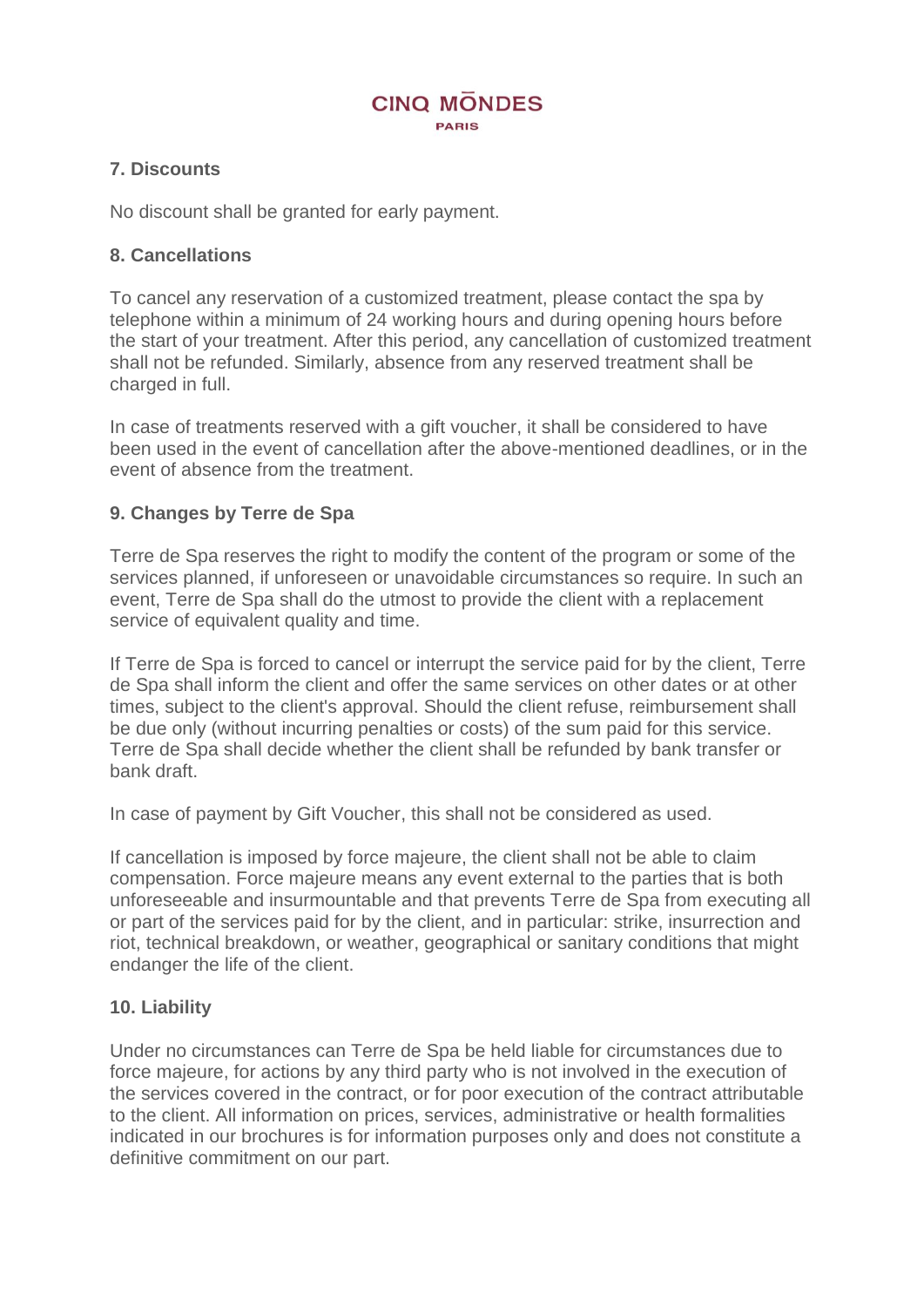# **CINO MONDES DADIO**

The photographs and texts reproduced that illustrate the products and treatments are not contractual. Consequently, Terre de Spa cannot be held responsible for any error in any of these photographs or texts.

#### **11. Minimum age**

For safety reasons, access to treatments for a selection of facial treatments is reserved for individuals over 16 years of age if unaccompanied. If a minor is accompanied by an adult who has treatment in the same booth, as of the age of 14 such minors can receive a facial or body massage.

#### **12. Health**

The treatments provided in the spa are reserved exclusively for people in good health. If in doubt, please consult your doctor before reserving. The Spa is a nonmedical universe and the purpose of all treatments is your well-being.

#### **13. Advice and organization of your care**

The time for care indicated is the actual care time. It does not include time for undressing and dressing in the booth. In case of a delay, the time spent on care cannot be guaranteed. Ideally, you should arrive at least 15 minutes before your appointment.

#### **14. Valuables**

We recommend that you leave all valuables and jewelry at home or in your room. Please ensure that your locker is properly locked and keep the key with you throughout your stay. Terre de Spa accepts no liability for loss or theft from lockers.

#### **15. Right of Withdrawal**

According to French Consumer Law n° 2014-344 of 17 March 2014, the Buyer has a period of fourteen clear days as of the date of purchase to request a refund for any treatment reservation insofar as the treatment has not been provided. However, the conditions for cancellation specified in Article 8 must be applied within this 14-day period.

Exercising the right of withdrawal shall give the buyer the following choices:

- a cash refund by re-crediting the credit card used at the time of the initial order or, if this is not possible, by certified check.

- or a voucher for any of the services (treatments) or cosmetic products on the site